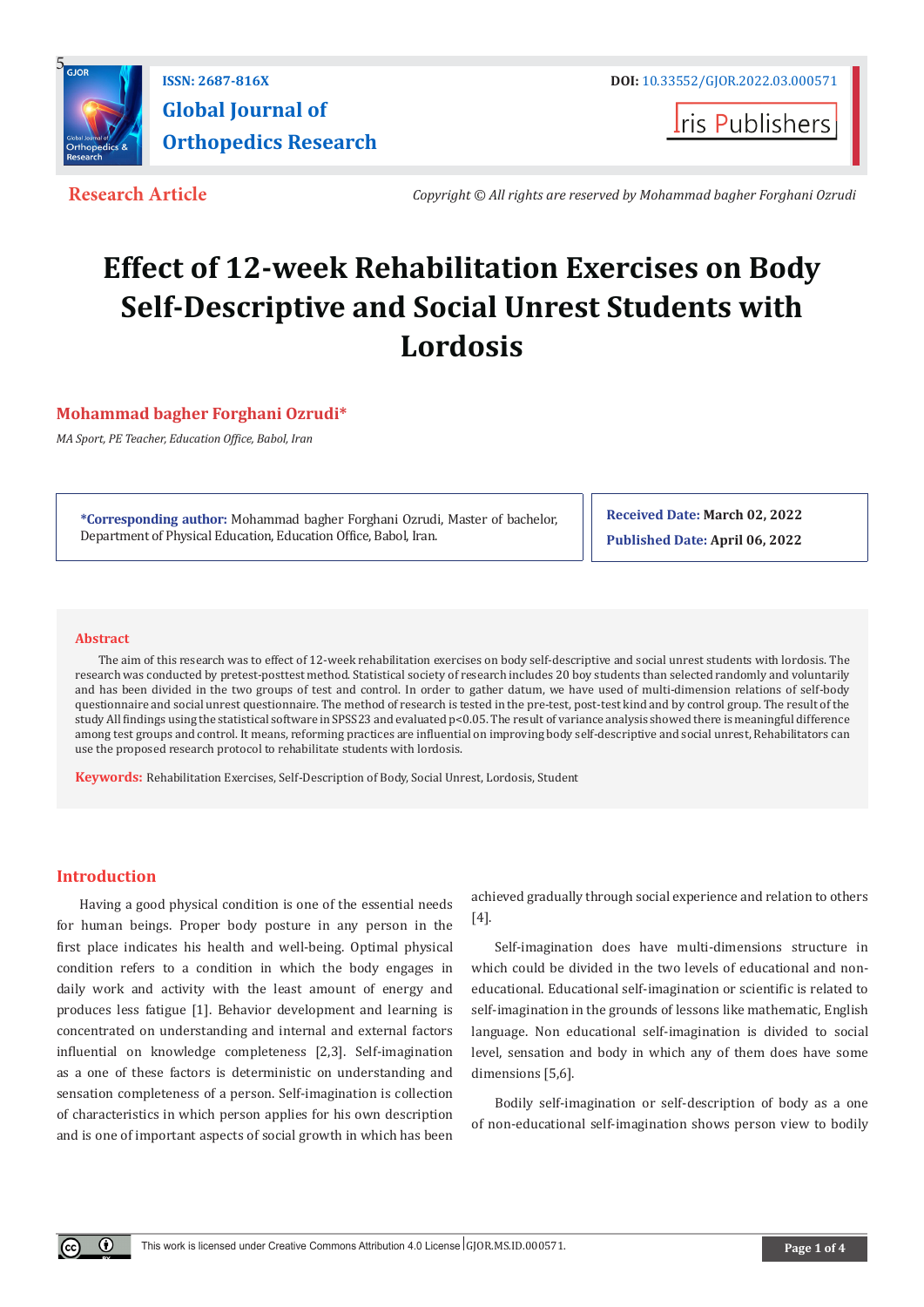dimension, abilities, bodily skills like body appearance, fat content, flexibility, coordination, stability, power [7]. Body condition and figure structure is related to body and mental health, existence of figure rudeness does have undesired effects on understanding and body image, especially in youth (Alnabi, 2000). It could influence on persons self-confidence [8].

There are so many research about spinal column and mental factors. [9] Boomgeraphner and Soker (1990) showed there is relation among body condition and mental factors [9]. [10] showed the effect of mental characteristic on those who have spinal column rudeness [10]. Against Balzini et al, studies (2003) in which examined the behavior of persons by spinal column rudeness and showed there is relation among these variables and spinal column status rudeness [11].

[12] in a study on Tehran university student has not found meaningful relation among Kyphosis mean and mental factors [12]. From clinical view, agitation in different levels of behavioral, bodily and understanding has been observed. But, because any agitation mode does have mental and bodily indicator, therefore, agitation requires some bodily signs [13]. It has been found in a study, more than 90% of patients affected by body rudeness has experienced one period of basic depression in their life. About 70% does have agitation disorder and about 30% have some kinds of piloctic [14]. Mosburger & Egel has done some studies for finding characteristic disorder in patient affected by spinal column disease and determined all of them do have agitation characteristic and depression [15].

Balzini et al, (2003) has studied clinical behavior on those who have had body status rudeness. The result showed those who had more bended figure, does have more depression and lower interest than the groups in which does have lesser bended figure (Balzini et al, 2003). According to the above mentioned and less research related to current topic in global level and Iran. Lordosis or lumbar arch is a curvature in the posterior of vertebral column. This curvature is situated at the lowest part of vertebral column right above the sacrum [16]. Reforming practice as a try for removing body rudeness like back Kyphosis, Scoliosis, back Lordosis through coordination of agreed muscular groups, non-agreement and by vigor and tension practices. Reforming practice includes tension practice, power and facilitating nerve-muscular practices [17]. The question of the present study is whether effect of 12-week rehabilitation exercises on body self-descriptive and social unrest students with lordosis?

## **Methods**

This study has been done in semi-experimental method. Statistical society of research includes students in high school in Babol city, about 20 has participated voluntarily in research (test participate = 10, control group = 10). All tastes have completed written satisfaction form informed before participating in research

procedure. The measures for participation were having Kyphosis disorder and converting Lordosis. Also, participator does not have past record in continuous practice three times in a week for three months and in other cases has been omitted.

The method of research is to gather two groups students in a sport saloon and after explaining the object of research and satisfying tastes, body image and social unrest questionnaire has been provided to students and after completing and returning questionnaire, the member of experimental group has been obliged to perform Williams reforming practice including tension and power practice for removing rudeness for 12 weeks and every day in two times and control group has done re-creative sport. At last, the two groups have completed questionnaires. Then after gathering information, datum has been analyzed by multi-variables analysis method.

In this study, in order to evaluate body self-description, we have used of multi-dimension self-body, we could use this questionnaire for youth and adults, too. Short form of questionnaire includes 34 questions by 5 sub-scales: appearance evaluation, looking to appearance, mental occupation by the weight more than limit, understanding weight category and satisfaction from body areas (Mosburger & Egel, 2000). In evaluating social unrest, we have used of social unrest questionnaire including 24 questions and for evaluating agitation and avoidance to performance or social situation has been designed (Cash et al, 2004). In evaluating Lordosis rudeness, we have used of spinal column mouse, inner group stability and outer group has shown high in measuring general spinal column bow [18]. This program on test group is collection of Williams's practices. Williams has published a program on reaction to clinical observance for patients by chronic back aches. These sports are for men under 50 years old and women under 40 years old in which does have increases in back Lordosis and decrease in disk space among back spinal and have low aches. The objects of these practices are to decrease aches and making stable under part of body and does have emphasis on back flexion [19,20]. Data analysis using SPSS24 software.

# **Result**

According to table 1 the Kolmogorov-Smirnov test showed datum does have natural distribution (p>0.05). Therefore, we have used of parametric statistic for analyzing datum (Table 1) (Figure 1).

Table (1) is the mean and standard deviation of the two groups of test and control before and after exporting to independent variables. From Fig. (1) datum, we have the mean of test group does have positive effect after exporting to independent variable in body image and social unrest. In other words, body image of test group is more positive and social unrest of student in this group decreased (Table 2).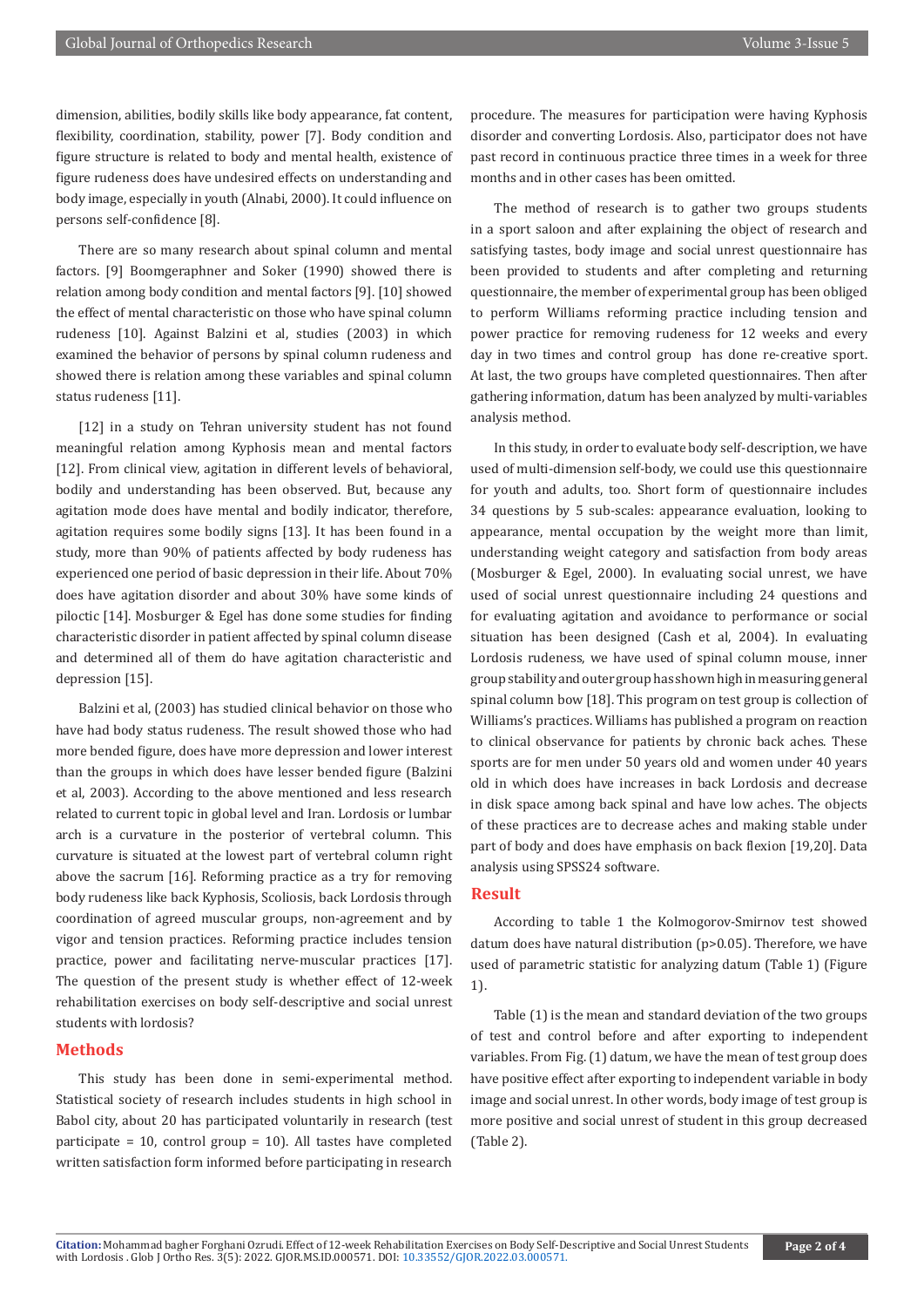#### **Table 1:** The result of Kolmogorov- Smirnov test.

| Indicator | <b>Social Unrest</b> | <b>Body Self-Descriptive</b> | Demographic characteristic |  |
|-----------|----------------------|------------------------------|----------------------------|--|
| 10        |                      |                              | Number                     |  |
| 0.719     | 0.186                | 0.329                        | P-value                    |  |



The result of table (2) shows there is meaningful difference among test and control group from body image (f=19.538; p=0.001) and social unrest (f=41.327; p=0.001). In other word, williams reforming practices according to the mean in two groups leads to positive body image and decreasing social unrest.

**Table 2:** The result of variance analysis for body image & social unrest in test and control group.

| Variable                     | <b>DO</b> | DF | <b>MS</b> |       |       |
|------------------------------|-----------|----|-----------|-------|-------|
| <b>Body Self-Descriptive</b> | 324.02    |    | 324.25    | 19.58 | 0.001 |
| <b>Social Unrest</b>         | 927       |    | 927       | 41.32 | 0.001 |

## **Discussion & Conclusion**

Improper physical movements or long-term unfavorable postures in people cause postural abnormalities and as a result cause disorders in various systems of the body, including the musculoskeletal system and various complications such as pain and deformity [21]. Unfortunately, because the topic of research is not the same as current research and in this section, we have paid to the result of research and don't compare them to the same research, too. In this research, we examined the effect of body image and social unrest in students. The result showed williams reforming practices are influential on body image and social unrest in students.

The result showed reforming practices does have positive effects on self-description and decreasing social unrest. The results of the present study are consistent with the findings of Singer (2021). In explaining this finding, we could say: doing reforming movement by establishing better muscular balance and increasing bodily efficiency in peoples by rudeness improves body image and decreases social unrest, too. It avoids non-self-confidence and inefficiency sensation because of laziness and muscular non movement and at last bad looking of rudeness and non-balance and non-feasible bodily figures and improves body image and selfimage and decreases agitation, too.

All mentioned above, are very important in reforming practice on body image. It seems participating in reforming programs does have medium role on increasing self-esteem and view to itself [22,23] In fact, doing reforming movement increases body ability level and body readiness and changes the kind of person evaluation from his own abilities. In general, the current research showed sport improves body image and decreases social unrest, but future research could declare the effects of this kind of practices [24-30].

### **Acknowledgement**

None.